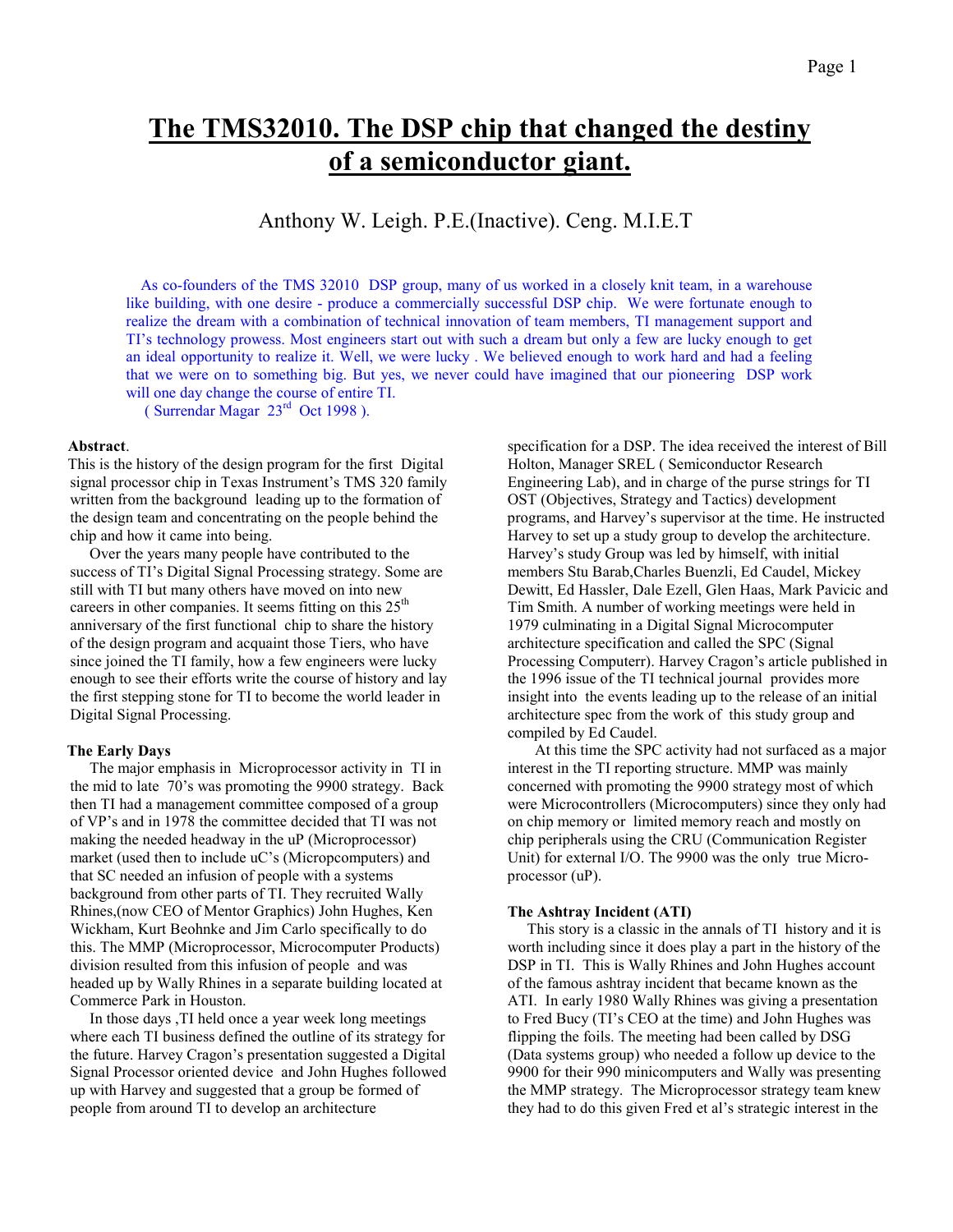computer business so they attempted to craft a modest risk approach that would satisfy DSG's needs and give TI one last shot at trying to penetrate the uP market for SC. Security analysts had been telling Fred daily that Motorola and Intel were going to take over the semiconductor industry with their host microprocessors and Fred wanted an answer that would put TI back in the ball game. John recalls that they had some DSG performance benchmarks that could be met using 5um NMOS technology and thus avoiding what had been judged to be a higher risk 2.5um technology. DSP was not on the radar screen at all yet – at least with Bucy et al. Bottom line was that Wally proposed meeting the DSG need with a conservative 5um NMOS 99000 design. Unfortunately Wally had not been present for an earlier glowing presentation by Larry Wall on all the good things that HPD (Houston Process Development) were doing with 2.5um NMOS. MOS Memory group were already developing the 2147 fast 4K SRAM (Static Random Access Memory) in 2.5um NMOS. Fred had been well primed for the following reaction. With the proposal that MMP was going to be conservative and do the 99000 in 5um NMOS Fred blew up. Shouting, "If you cant do it I'll find someone who can" , he threw a large glass ashtray at Wally. Fortunately no damage was done other than to the ashtray and MMP came away knowing what the priorities were in relation to process development for the 99000 and also for the SPC.

## **The Architecture**

 In 1978 Ed Caudel worked in the MMP design department reporting to the design manager Jerry Rogers. As already mentioned the thrust of TI's MMP group was in promoting the TMS 9900 family. Ed Caudel was working on the redesign of the TMS 9940 micro controller and had expressed an interest in working on the SPC. Since Ed and Jerry did not see eye to eye on many issues, Ed was reassigned to the systems group reporting to John Hughes. Ed was the first person to be fully employed on the SPC and developed the initial architecture spec for the development of the SPC in conjunction with Harvey and the other members of the work study group.

 It was just before the 1979 ISSCC conference that John Hughes became aware of a paper to be presented by Intel on a Digital Signal Processing integrated circuit the i2920. The paper caused a lot of excitement in TI both in MMP and TI management. The concern was that Intel had beat TI again. It purported to be the next greatest thing and top TI management was concerned how TI could respond. The SPC was the answer but this was not sufficient to satisfy their concerns. The i2920 paper was forwarded around TI where it was ultimately concluded that the device did not have enough bits of resolution with its on chip A/D and D/A, caused application and production risk and that the 2920 lacked a hardware on chip multiplier. The publication of the Intel paper was the event that moved the SPC out of

the shadows and into the lime light. Intel's paper had done more to convince management that MMP was on the right track than the technical work up to that point.

 Intel certainly had pipped TI to the post with the i2920 as far as DSP was concerned. Fortunately for TI they chose not to pursue their lead which left the field open for TI. Today, 25 years later they are trying to play catch up.

# **The Design Team**

 At the same time as the previous events were unfolding in 1978/79, Tony Leigh was working in the TI UK Bedford design center on a VMOS memory mapper chip design as a peripheral to support the 9900 strategy. He had just returned from an ex-pat assignment in the US where he was the design manager for TI's 4 K static ram program- the TMS 4044/4045. The memory mapper was a fall out from the MOS memory initiative to promote AMI's VMOS technology which was the brain child of T.J.Rogers (Now CEO of Cyprus semiconductors). The MOS memory design department under Dick Gossen had embarked on a dual program to investigate a 2.5um NMOS process (SMOS) and a 1um VMOS process for the purpose of marketing a fast 4K static to compete with Intel's 2147. Cliff Rhodes headed the SMOS version and Dan Kang headed the VMOS version both reporting to Bill Bruncke. In a decision forced by Don Brooks at an OST (Objective, Strategies & Tactics) review in Jan 1979 the complexity of VMOS lost out to the simplicity of SMOS in the decision for the process for the fast 4K static. This all but left VMOS dead in the water but Wally Rhines resurrected it in a deal to second source AMI's VMOS process in exchange for AMI to second source TI's 9900 family. Non of this eventually came to fruition.

# **Start of the 320 Design Program**

 In the summer of 1979 Tony traveled to TI in Houston and AMI in San Jose for a design review of the memory mapper. It was during this visit to Houston that Jerry Rogers sounded Tony out for the position of Design Manager for the SPC. He formally accepted the position on his return to England after working with Ed Caudel on the current status of the architecture spec. A date was negotiated for him to leave TI UK in January of 1980 after completing work on the TMS 9995 RAM design and wrapping up mothballing the VMOS activity. It was during this period in about September of 1979 that one of the most important events that would play a major part in the future of TI occurred.

 Roberto Fantechi , the design manager of the TI Bedford, MOS design department walked into Tony's shared Herman Miller Cube and said that he had an engineer in his office that Tony might be interested in talking to. The engineer turned out to be Dr. Surendar Magar who had a Phd in Signal processing and currently worked for Plessey Semiconductor where he was responsible for MOS design of Digital Signal Processors. Surendar was in the Bedford area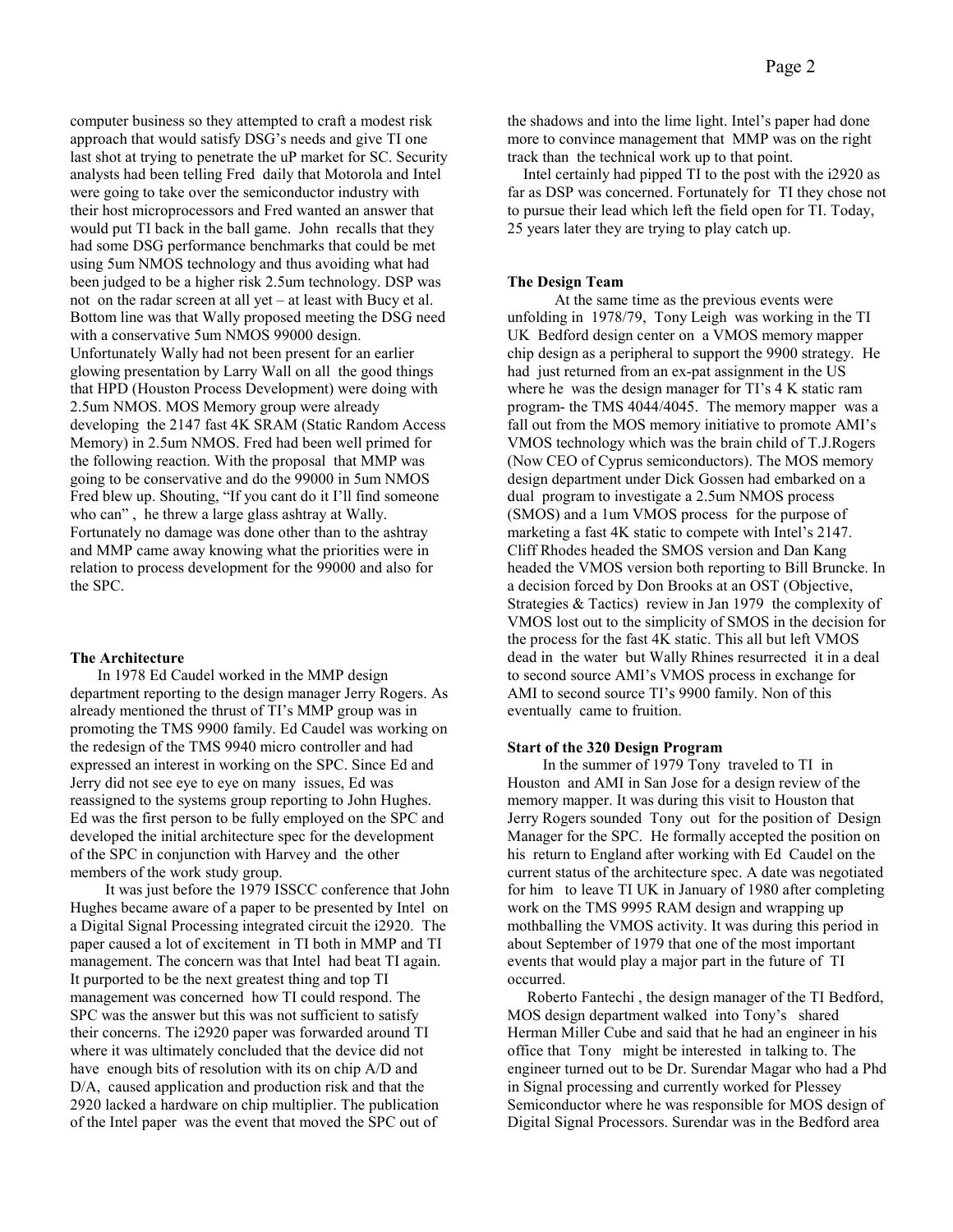and had just decided to see if TI had any positions to suit his experience. Both Roberto and Tony interviewed Surendar and were extremely impressed with his experience and qualifications. Two days later Surendar found himself on a plane over to the US to be interviewed by John Hughes and Ed Caudel as a team member for the new S.P.C. program. Surendar was immediately offered a position on the design project. He was then suddenly faced with a tough decision to move from the UK to USA (far from the original thought of not having to move his home in Northampton to Bedford). He accepted the job due to a lifetime opportunity to work on a device that he thought could potentially commercialize DSP technology.

 In November of 79 Ed Caudel traveled to TI Bedford to work with Surendar for two weeks on the specification and it was during this period that Surendar cleaned up some of Ed's ideas on the SPC architecture. In particular Surendar saw that the software approach to multiplication , also implemented on the i2920 and currently called for in the SPC architecture spec, would not fly for a DSP and he recommended changing to a 16X16 hardware multiplier with a 32 bit product. Also he recommended that the RAM size be increased to 144 words so that a 64 point FFT could be computed with 16 locations for temporary storage of coefficients. Later on significant other feature changes would be added that would set the scene for a device that would change the course of history for T.I.

 The plan was for Surendar and his family to immediately leave for Houston and so his house was rented, the car sold and all family belongings were shipped to Houston. At the last minute, his departure was delayed due to complications with his wife's pregnancy and they had to stay in the UK for six months until his son, Gary, was born. TI arranged for temporary accommodation in UK, provided a car, etc., while they stayed in UK for this six months holding period. During this time Surendar worked on acquainting himself with TI's MOS design procedures, the current Architecture Specification of the S.P.C. as generated by Ed and completing the initial design of the multiplier.

 The specification at that time also called for an on chip A-D converter. John Domogolla was the most experienced MOS device engineer working in MMP design and he was assigned to do the A-D converter. He also came over with Ed to liase with Surendar and Tony. The intent was for Surendar and Tony to start the US assignment in January of 1980 but Surendar's departure was delayed until March due to Surendar's wife's pregnancy complications.

# **Design Start for the S.P.C.**

 Tony reported into Jerry Rogers Office at 8600 Commerce Park on Monday  $20<sup>th</sup>$  January 1980. Following on from the strategic decision to design the Alpha (TMS99000) chip in 2.5um SMOS Jerry assigned Tony the task of defining and characterizing the SMOS process and creating a comprehensive set of design guidelines for the design department for designing both Alpha and the SPC

projects both of which were just about to start. The Alpha program under the design management of Richard Chang had a core team in place but the SPC had only Tony at this point in time and Surendar was still back in the UK. Ed Caudel was in the systems group refining the architecture spec and supported by technician Jerry Chandik.

 Tony worked very closely with the MOS memory engineers on the 2147 SRAM project working with Cliff Rhodes and Jim Allen who was responsible for characterization work for SMOS in MOS memories. At that time the status of the process was very much in its infancy and a great deal of problems were being encountered with sub threshold conduction i n the 2.5um devices. This effect was modeled by a lowering of the threshold voltage as the drain voltage increased causing the device to conduct. For the dynamic techniques that were planned for the MOS design this was a serious design consideration since devices leaked charge away when the drain voltage exceeded 4.0V and SMOS was nominally a 5V process.

 It was anticipated that the device would be produced in the MOS memory line fabricating the 2147 in LMOS (Lubbock MOS ). Tony worked with Dobbie Walker in LMOS and negotiated a set of design rules in 2 weeks in order to meet the pressing need for Alpha and which had a full complement of approximately 60 rules total for the 8 mask process-a far cry from today's CMOS process that have about this many rules for each level.

#### **Design Rules**

 Relying on the early production data from the 2147 some of the rules were backed off from the MOS memory requirements in order for improved yields at a small die size expense. Using these rules a test die was designed using effort from the Alpha project for complete characterization of the process with particular emphasis on the narrow width devices that would be used on the Alpha and SPC projects.

 Ultimately this led to backing away from 2.5um as the channel length to 3.0um and defining an on chip generated Back Bias for both Alpha and the SPC in order to control the sub threshold leakage. One of the interesting parameters to emerge from this activity was the large increase in the body effect term for the narrow width transistors. An effect that had not been readily appreciated up to that time since all characterization data was being taken on 25um wide devices. This was the first MOS characterization exercise to include narrow width devices and led to a change in the Spice models being used to encompass the width changing parameters. The urgency of the Alpha project put great pressure on obtaining the correct Spice parameters and resulted in many late nights trying to correlate the data to make sense of the varying width parameters which was a phenomenon that was unknown at the time. Tony recalls having an Alpha program review scheduled for dissemination and reviewing the Spice models and at 3:00am He still had not managed to ascertain the gate width accurately from all the measurements in order to fix the Kp parameter of spice model. That review was scheduled for 8:00am of the same day. These initial design rules and Spice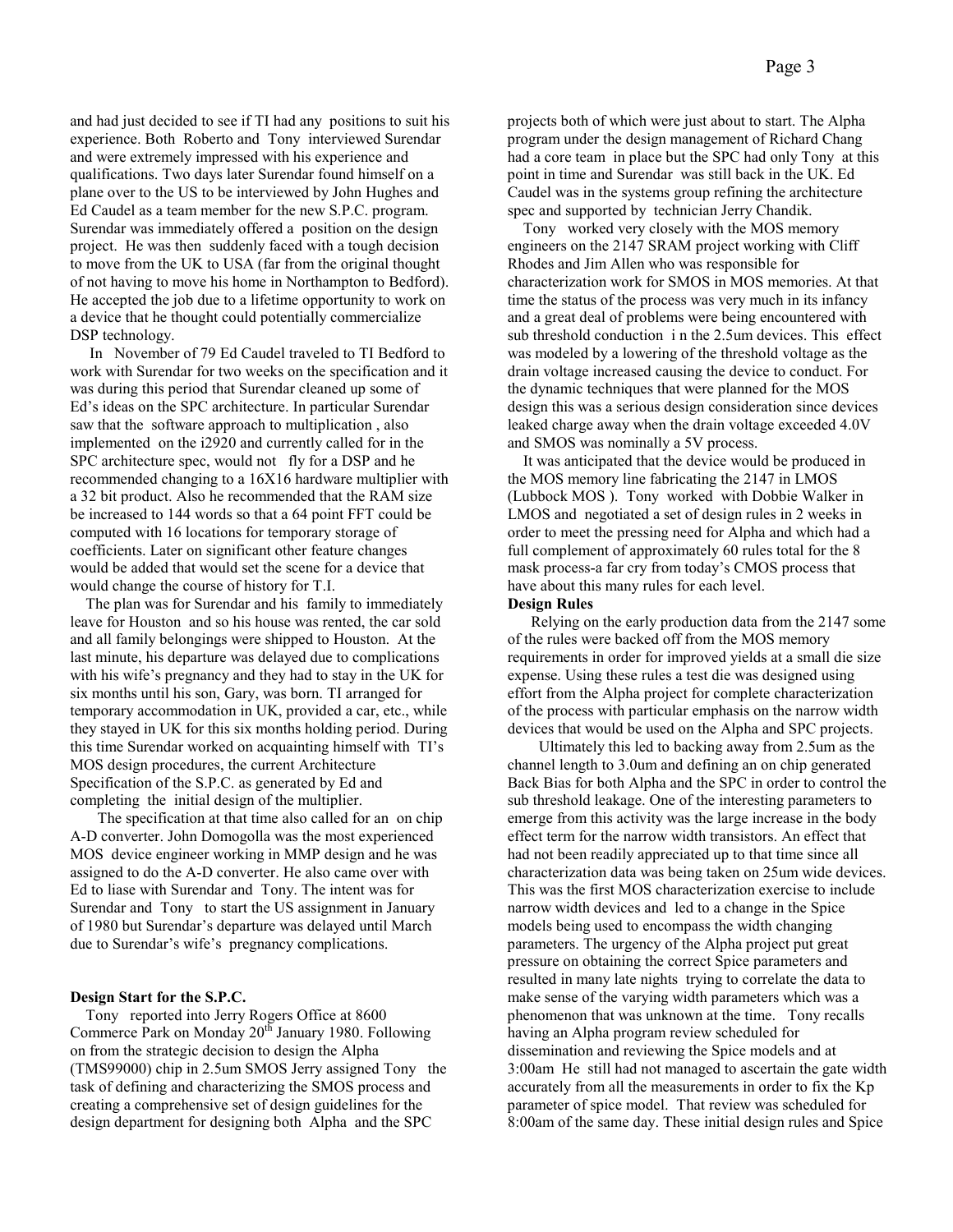models were released in approximately March of 1980. The design guidelines still needed to be formulated but also there was the project planning and manning for the SPC to be defined.

# **Program Manning.**

 Manning of any program at TI, as always, is one of the most difficult items to get under control. This is as true today as it was then. All programs were consistently undermanned. Surendar arrived in March and the only person available to support him on the design project was Tim Egging-a technician. Tim worked closely with Surendar at first doing sample cell layout to the new 3um SMOS design rules to support Surendar's logic/circuit design and concentrating on cell layouts for the 16X16 multiplier array. John Domogolla was working on the design of an A-D module as an independent project at the time. Although John completed the design of an A-D test die putting A-D on the main die was considered too risky with noise injection from the High Speed I/O and the substrate bias needed to control the leakage in the devices and John's work never got further than a Test Die.

 Attempts to release people from other programs to staff the SPC failed. The other programs in the design area at that time were the TMS 99000 under Richard Chang, TMS 7000 under Kevin Mcdonough, the redesign of the TMS 9940 under Sergio Maggi, the TMS 1000 multi micro under Peter Koeppen and the Bubble memory controller under Joe Raymond. Alpha was the key program in the area required for DSG and was soaking up all available design effort and high level management attention.

 In March of 1980 MMP started a massive hiring program to recruit college graduates and Tony was assigned by Jerry Rogers to coordinate this effort for the design department. It was during this time that Ed Caudel interviewed Wanda Gass (nee English) for a position in the systems group but quickly found out that Wanda was interested in silicon chip design. Although Wanda wanted to get into the field of medical electronics Ed thought that she might be persuaded to join Tony's SPC design program and introduced her to him. Tony recalls 1 the interview very well and his final comments on the interview form. Never had he interviewed a new graduate who knew so clearly what she wanted to do. Fortunately for TI Tony persuaded Wanda that whilst the SPC was not destined specifically for the medical market it could certainly find applications in that field and sold her on the program. Wanda was offered a position and became the 5<sup>th</sup> person on the program. Today Wanda is still with TI and is a TI Fellow for her contributions to DSP in TI.

 It was during this hiring program that Joe Halphen was hired as a Layout designer and was assigned to work with Surendar who at this time was the Chief designer for the SPC with Tony being almost totally involved in the detailed characterization of the SMOS process and hiring program.

 About this time Jerry Rogers was approached about using MMP design resources to design a custom DSP for IBM. Since Surendar was the only designer that had an in

depth knowledge of Digital Signal Processing Jerry pressured both Tony and Surendar to reassign Surendar to this very important custom program. This was resisted by both Tony and Surendar and fortunately for TI they prevailed. This program was code named Yoda and was eventually set up in an enclosed area, known as the Yoda Fort, to protect the intellectual property rights of the customer, and led by Ken Davis.

 Having persuaded Jerry to let Surendar stay on SPC program Surrendar worked on completing the logic design of the SPC. Joe Halphens first job was to do a complete logic diagram of the SPC before progressing on to chip layout. Joe pioneered using cell based Design Verification with a very significant schedule pay back. Prior to this Design Verification was done after a complete design which offered no learning curve and designs finished up with in excess of 50k errors. Design verification at this time was still left to the end of the program with the complete design being submitted for verification at the end of the design cycle. After one major task of correcting these errors it was still customary to generate one additional error for every two that were fixed.

 There were two other key engineers assigned to the program during that first year. Tony had approached Richard Simpson in the Bedford design center to come and join the program. Richard was an expert MOS designer with a great deal of experience in MOS Logic having played a major role in the design and productization of the TMS 9914 GPIB chip which was one of the biggest runners in the 9900 family. Also Sam Rimawi from MOS memories had approached Tony about transferring into MMP. These two joined the program in the  $3<sup>rd</sup>$  quarter of 1980. Since the SPC needed a ROM and RAM the timing of this was excellent. These designers represented the core team in the first year of the design program. Although the lack of manpower represented a slip to the schedule it had a serendipity in that Surendar had the opportunity to complete the first pass logic design and get a provisional chip plan completed before the final chip layout started in earnest. Wanda's first assignment was to complete FUSIM, the functional simulation program in use at the time. Joe Halphen completed the logic diagram and then moved on to generating cells with Tim Eggin. Richard Simpson commenced doing the Spice analysis of the ROM and Sam commenced the Spice work for the RAM which was a modified architecture of Tony's design used on the TMS9995..

 Because of the hiring the design department had run out of space and the SPC team were moved out into a large empty office suite in the main Commerce Park location. The team was moved in with some old steel case furniture and a couple of filing cabinets and although it was not as plush as the Herman Miller furniture in the main office it had a very distinct advantage of open communication. The beauty of the environment was that all the people who were required to make a decision on the program were all located together. All the people were dedicated and felt that we were doing something new and exciting. They were all new and felt they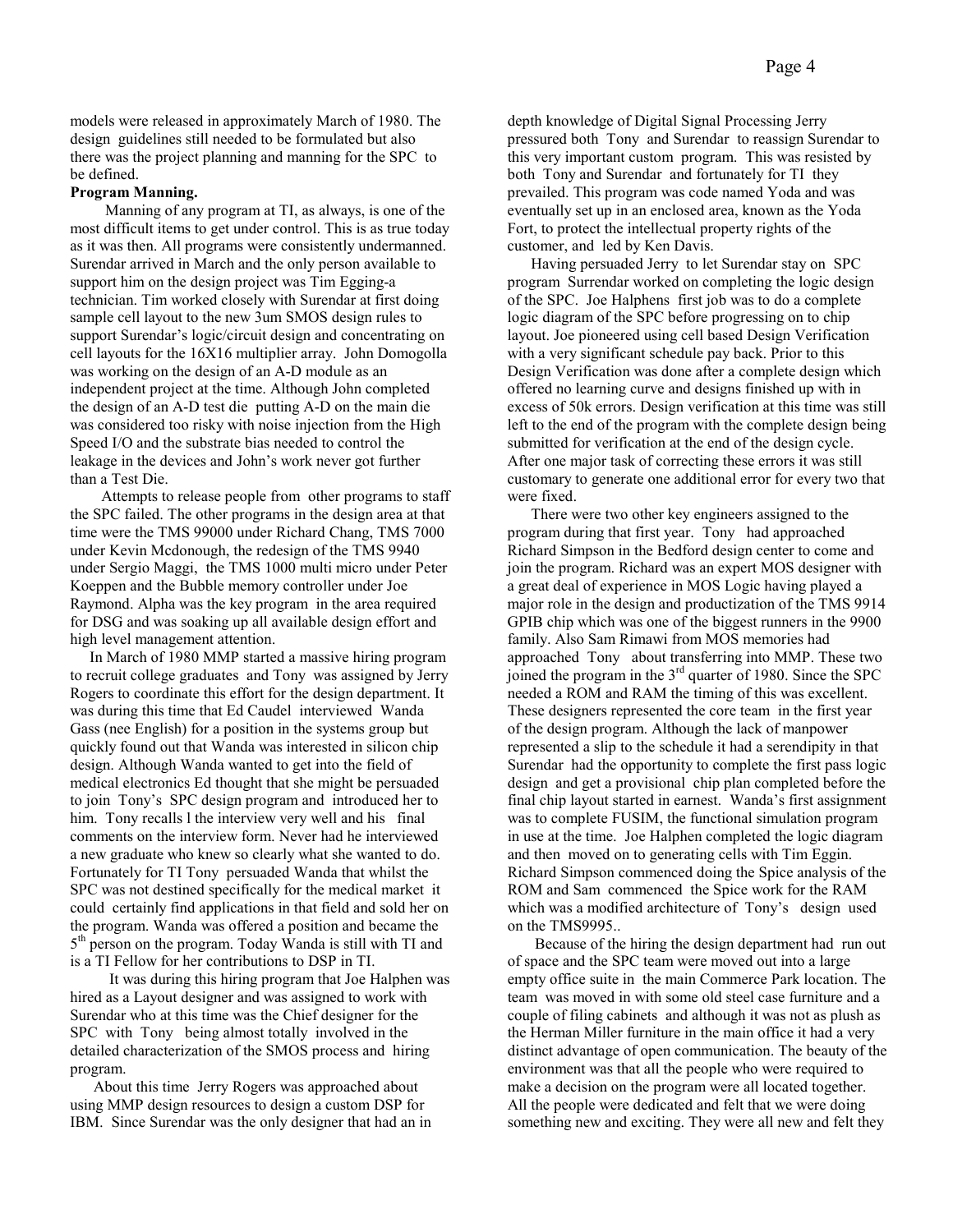had to prove themselves. The program did not have a lot of high level management attention since the Alpha program was the key program in the organization and absorbed all the limelight.

 In the September - October time frame of 1980 there were some major changes made to the organizational structure. Wally Rhines reassigned John Hughes to be the program manager for the Skywalker LAN (Local area network ) program and asked Kevin Mcdonough to take over the program management of the SPC – a decision which would prove ultimately to have major ramifications to the overall success of the DSP program. At the same time the calculator design department, under K Bala was closed down, (an action that was a harbinger of difficult times ahead), and the people in it were incorporated into the MMP design organization. The majority of the people went into staffing the Yoda program with Ken Davis becoming the design manager for Yoda. The SPC picked up a senior chip designer Jess Andriesse and also a junior chip designer Bob Wagner. Jess took over the detailed chip plan activity and Bob was assigned cell layout. Roger Peters was a second time co-op student who was assigned to generate the logic simulation using ESIM.

 Wayne Detloff was assigned by the 9900 product engineering group to work with the SPC design team. Wayne started work at the end of 1980 with his responsibility to write the test program for the SPC.

 Early in 1981 the Alpha program taped out and with the tape out it freed up more chip layout people. Grace Robertson joined the program as a chip layout designer and also Sandy Tran who had been hired in the same recruitment campaign as Joe Halphen the previous year. From a management perspective the program could not have been better. With the Alpha program taping out it relieved a lot of the backlog in Design services for editing the cell layouts and more importantly, skilled people to man the program.

 Starting into 1981 the program, from a design management perspective, was ideally staffed and everything was progressing well. No other subsequent program that Tony worked on was ever so fortunate as to have such a well balanced and dedicated design team that worked so well together. The "Esprit de corps" was fantastic and in Surendar's words written some 20 years later, " We believed enough to work hard and had a feeling that we were on to something big".

 The goal had been set to present the SPC at the International Solid State Circuits Conference in February of 1982 and for this to happen the paper had to be complete with a chip photograph in October of 81. In January of 81 this goal looked attainable and everyone was committed to it.

#### **Microcomputer vs Microprocessor SPC**

 In January of 1981 Kevin Mcdonough brought his experience to bear to make some important changes to the current specification of the SPC program. Up to this time

the spec for the SPC call for a microcomputer architecture packaged in a 24 pin DIL package. With Kevin's experience with the TMS 7000 he realized that this was a major mistake and advocated a microprocessor architecture and bringing the memory bus out. This increased the pin count to 40. Also at the same time Gary Swoboda ( now a TI Fellow) worked with the design team to include necessary features to make the chip self emulating. This included adding an extra level of stack amongst other things the major task already being accomplished by creating access to the memory bus.

 Fortunately these changes were not too drastic to the design program. Surendar reworked the logic in January of 1981, since some of the instructions had become two cycle instructions.

#### **Bad Economic News**

 In February of 81 the bad business environment caught up with the SPC program and unfortunately Sam Rimawi was part of the reduction in force having just completed the initial Spice analysis of the RAM. This was a complete surprise to everyone on the program since no rumors had reached the SPC team of any impending layoff.

 TI these days is a much more humanitarian organization than it was back then. Thankfully a legacy of the late Jerry Junkins. In J Fred Bucy's days the supervisors were informed of the people who were to be let go. The employee was escorted by the supervisor to the department managers office where he was informed he no longer had a job and to complete the paper work. He was then escorted back to his desk where he was allowed to pack his personal possessions. The supervisor took his badge and he was escorted off the premises. Tony had the unenviable task of informing Sam. He recalls being told to report to Jerry Rogers office on arrival at work where he was informed that Sam was being let go. When he started to protest Jerry said "There's nothing you can do about it - it's a done deal", and it was, except that Tony allowed Sam to keep his badge for the day so that he could see if his memory colleagues could find him a job. Unfortunately all departments are in the same boat in such economic times so unfortunately Sam left at the end of the day but with a little more dignity than the majority. To day these events are handled in much a more humanitarian manner with advance notice of layoffs and options that the affected employees can exercise. This event was entirely unexpected by all on the SPC and took the whole team by surprise and they were very sad to see Sam go.

 Since only the preliminary Spice work had been completed Jim Tiller joined the program to complete the checkout of the ram using updated layout paracitics.

#### **Design Methodology**

 Back in the early 80's the design methodology jargon for chip layout was Strip line architecture vs Island layout. The modern name for strip line layout today is data path. The Island approach was to keep each logic block separate and couple it with metal lines. This was very wasteful of chip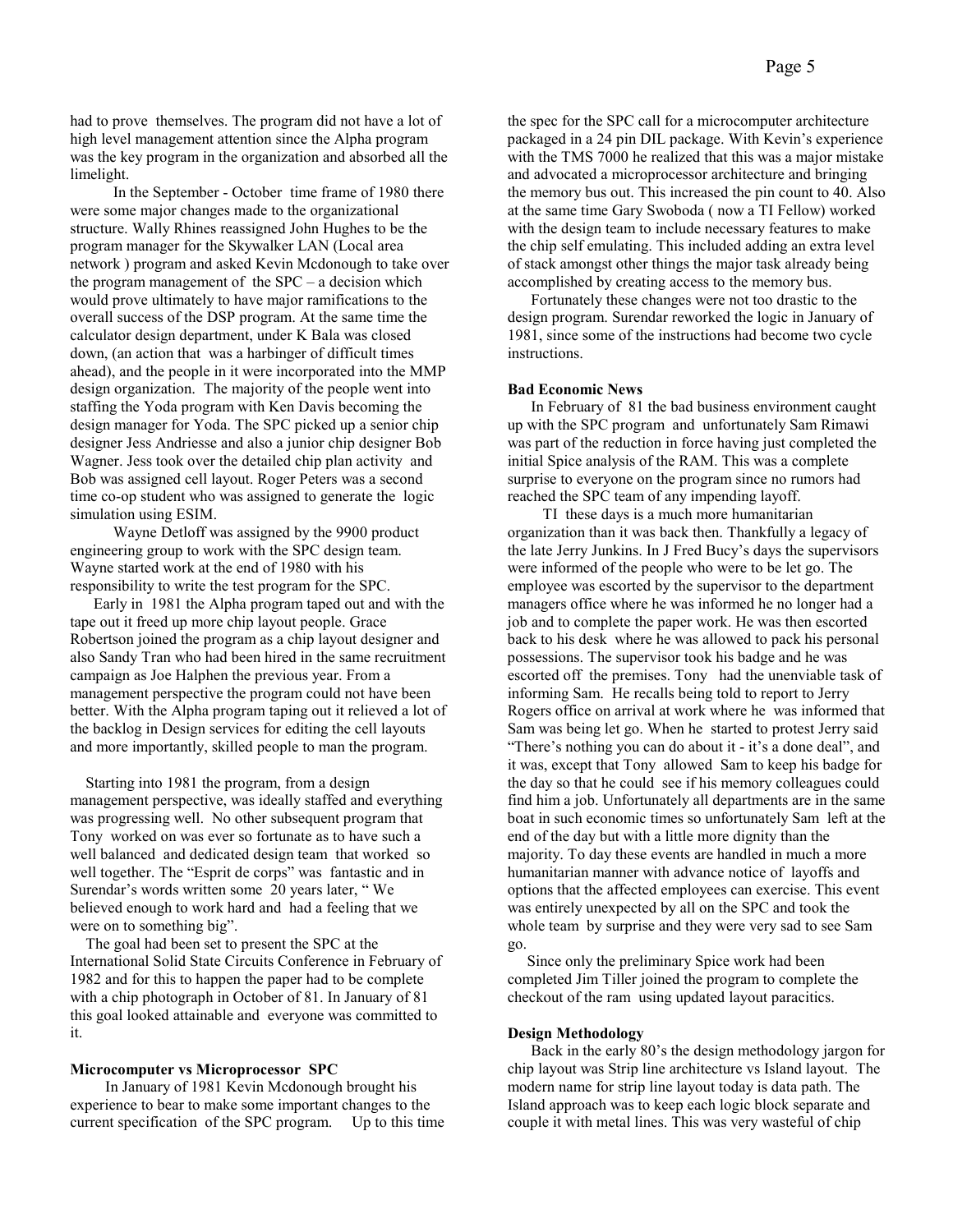area particularly since the devices only had one metal level. The strip line architecture was to structure the data paths as they are in today's methodology and have the individual cells integrated on a fixed pitch data path. Back in the 80's when all cell layout was done by hand this had a major effect on the layout time particularly for a structured data path like a DSP. Management and design team had a pleasant surprise when comparing transistor layout productivity achieved on the SPC to that of the Alpha chip. The productivity was mainly due to the simple architecture and the repeated cell structure. The SPC chip layout was basically composed of 4 blocks being the data path (Strip line architecture) Ram, Rom and program control.(See fig 1)

# **Design Verification**

Two forms of Design verification were used. As already mentioned Joe Halphen pioneered the cell based DV, which significantly reduced design rule violations. At that time TI's Automation department (DAD) had just released the Schematic Verification program. Wanda Gass took the responsibility of adding all the signal names on the layout data base and running the SV program utilizing a prototype designer terminal that was designed by DAD. Wanda spent 3 months pioneering schematic verification on the SPC.

 The SPC was one of the first programs to use Schematic verification.

Since it was new the designers did not trust it and an independent audit of the layout was conducted by two other engineers locating all the transistors on the design and making sure they were connected correctly. It took Perry Lou and Aman Khosrovi two weeks to complete the activity. Whilst they found no transistor hook up errors they did find some non ideal clock line distribution and power and ground routing . which needed correcting.

 At the time the SPC was the largest chip to be released from the MMP design department with the largest RAM with a total chip count of 33000 transistors. With today's automated technology this would be one small module on a complete die and designed by one person using automated tools. Twenty five years ago all cells were drawn by hand on a mylar grid and then had to be digitized for entering into the data base for editing on the TILES interactive graphic system. Due to limited resources time had to be booked on these terminals by the chip designers so shift work was the order the day. Spice and ESIM had to be run on the IBM mainframe and this meant walking over to the main design

office in the building at 8601 commerce park to enter the data sets on the 990 terminals and collect the line printer outputs for run analyses.

# **Device Name**

The very first name conjured up for the SPC by the design group was to call it the TMS10000 series. The 10000 coming from the TMS 1000 which was also a Harvard architecture and 5 digits were necessary to convey measure of performance of the 5Mhz clock speed (Back then it was fast) and following on from the TMS 99000 scenario. Wayne Detloff recalls that the layout team had already

> encoded the name on the die in metal as TMS 10010 since the tape out date was imminent. Kevin Mcdonough did not like the 10000 and undertook to form a minor committee with MMP marketing to come up with the name. Wayne recalls that it was probably fortunate that Kevin did change the name since 10010 was apparently CB radio jargon to obey the call of nature.

 Since the device had a 32 bit ALU (Arithmetic Logic Unit) it was decided to incorporate this feature in the name with 01 being the first device and an extra Zero added on to convey the performance



# Fig 1. The TMS 32010. The device that changed the destiny of a corporate giant.

aspect. Hence the name TMS 32010 was born and just in time to make it onto the die before it went for tape out **Tape Out** 

TI referred to tape out as PG release after the old style Pattern Generators used for generating the Masks. PG release occurred in September of 1981. Despite all the checking the software for the ROM programming had eliminated the cell that would have placed the ROM Program. Unknown to any of the design team at the time if a cell was placed with no geometry's in it the PG program deleted that cell. Therefore the ROM code did not have a cell for it to be placed into so the computer program ignored the ROM Code. Since the time was running out for getting a chip photograph for the ISSCC article deadline and the ROM was diffusion coded it was the first mask in the process it was decided to proceed without the ROM code since the device could be tested without it and it would be corrected on the second pass. Observation of the photograph published in the 1982 ISSCC proceedings will show the lack of programming in the ROM.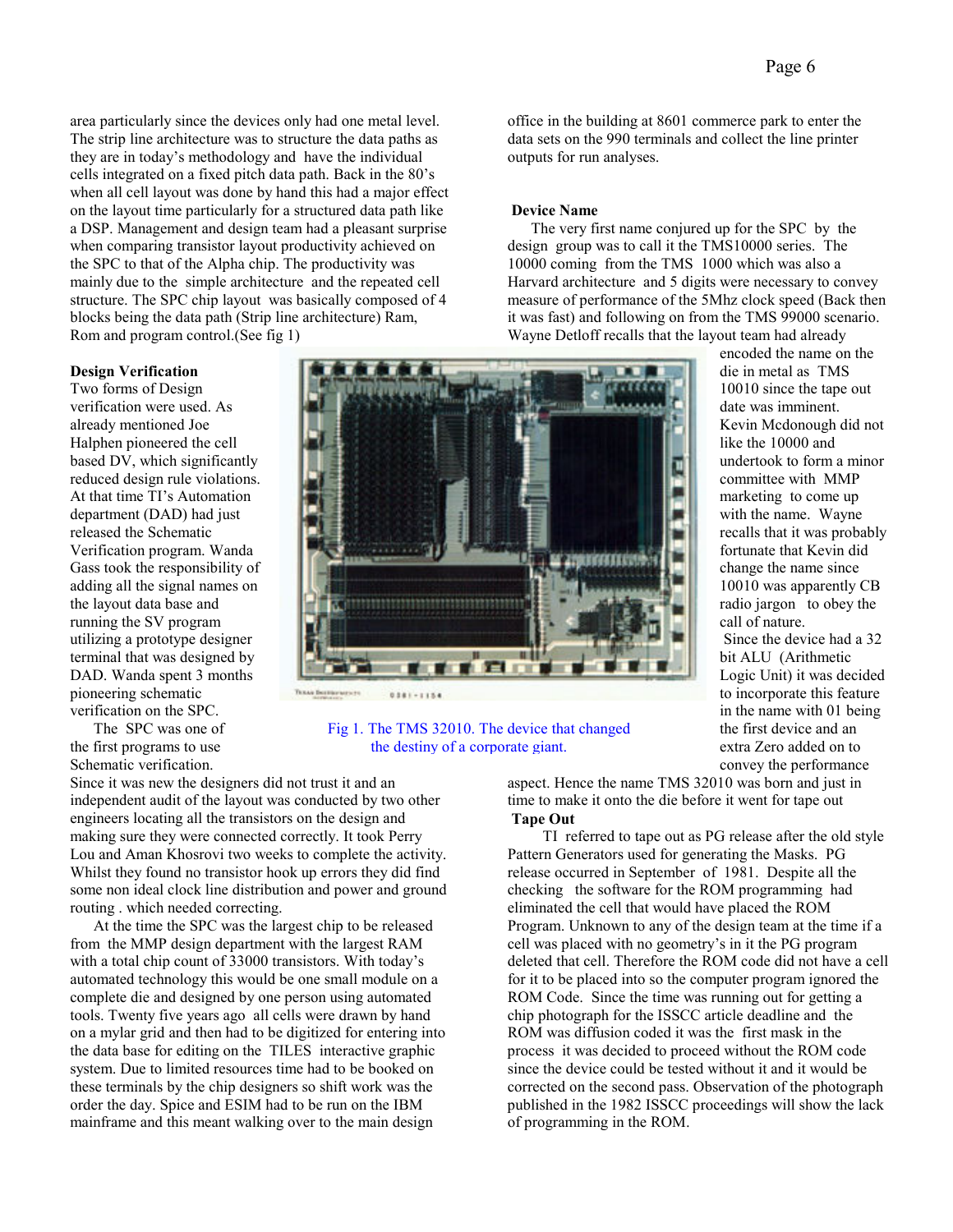# **Processing**

The Dallas MOS 2 wafer Fab was to do the processing. The masks were shipped up and the ISSCC schedule allowed 3 weeks for processing. Two lots were started with the first being a hot lot. Processing went according to schedule until about two thirds through the cycle when the process engineer called Tony and said that a processing step had been done wrong and the lot would zero yield and what did he want them to do. The other lot would not make it in time for a chip photograph so Tony asked the engineer to complete the lot only showing the visible levels. This was agreed and the devices were completed missing some of the steps in the process. It was learnt about 3 months later that this had contaminated the line and it had to be purged. Processing was as much in its infancy back in those days as design. It is difficult to see how such a catastrophic error would be made today. Anyway the wafers were shipped to Commerce Park. Unfortunately there was a problem with the camera equipment in Houston and Richard Simpson had to drive to a commercial photographic studio that had the necessary equipment to be able to photograph the wafer for the chip photograph for the ISSCC paper. The photograph was not excellent but did show the structure of the device. The paper was put in the mail the same day with just two days left before the ISSCC deadline and it is this photograph that appeared in the ISSCC 82 journal.

 The backup lot arrived about a week later and went straight to the tester where Wayne Dettloff and Richard Simpson proceeded to check the circuit out.

 The results exceeded all expectations with the device being fully functional on the first pass. The SPC team were in effect following Alpha on stage . Alpha had first silicon approximately 4 months before and also had a similar success and the first circuit had booted up all the 990 software from the first pass silicon.

 Jerry Rogers had bet Jim Huffines (the MMP marketing manager) a crate of wild turkey whisky that Alpha would work on the first pass. Jim thought he was on to a pretty safe bet since such a thing had not happened before. The presentation was made in the cinema complex across the street from Commerce Park during one of Wally Rhines MMP division meetings.

 With such a success the design team were extremely happy but after the initial euphoria there was the task getting the device to a production ready state. With a completely new process there were a lot of teething troubles to overcome. Tony recalls that two of the major problems were the fact that during the design phase fringe capacitance had not been accounted for. Whilst some devices would work at the design goal there was not enough margin to go into production. Wayne and Richard worked through a number of speed path enhancements during the next months but a 90% shrink was needed in order to meet spec. The other major difficulty first isolated by Bill Cordan on the Alpha program and subsequently found to be an even bigger problem on the SPC was inductive bump on the VSS line as

the 16 bit I/O switched. This caused the whole ground plane to pulse when the I/O's discharged exceeding the TTL zero level. Since only one pin was available for VSS this led to some innovative ground bussing techniques to meet the TTL low level requirement. The design team were extremely thankful that they had not tried to implement the A-D on to the SPC.

# **ISSCC Presentation.**

The SPC was presented at the 1982 ISSCC conference in February by Surendar Magar. Surendar did an excellent job of presenting it. Contrary to most presenters Surendar appeared to be in his element. He was very professional, strutting around the stage as though he owned it in complete confidence, pointing at the foils with the light pen and articulating the major points of the architecture. In the panel session in the evening all the questions were centered on the 32010 with John Hughes being the TI panelist and fielding the questions.

# **Publications**

 An article on the 32010 was published in the February 24<sup>th</sup> 1982 issue of Electronics and entitled "Microcomputer with 32-bit arithmetic does high-precision number crunching", by authors K.Mcdonough, E. Caudel, S.Magar and A. Leigh. The device was awarded the product of the year award from Electronics Magazine in 1982.

### **Epilogue**

 Today the whole 39000 people at TI are supported by DSP and Analog. The majority I am sure do not know the origins of their jobs or what led up to TI being in its current position. To be sure the position that TI finds itself in today is as the result of excellent business decisions and execution from those people who stepped into the management positions as the device was turned into a business. First was John Hayn followed by Dave French , John Scharisbrick and Mike Hames over the next 18 years. But in the early days serendipity and luck also played a major part in shaping the destiny of TI in the new millennium. From Harveys Cragons proposal, Intels disclosure of the i2920, Ed Caudel's interest in generating the first architecture spec, Surendar Magar with his Phd in Signal processing and turning up on TI's doorstep at just the right time to refine the spec, Jerry Rogers acquiescence on Yoda, Kevin Mcdonough's memory expansion, Gary Swoboda's self emulation, and the team meeting the ISSCC deadline. These are the major items contributing to the success of the 32010 and laid the first stepping stone for others to build on.

 It is interesting to note that the NMOS 32010 did not have a very long life. Whilst it was going into qualification for production in 1983 a second source agreement was agreed with General Instruments. In exchange for second sourcing the 32010 GI was contracted to do a CMOS version called the 320C10 that was compatible with TI's new CMOS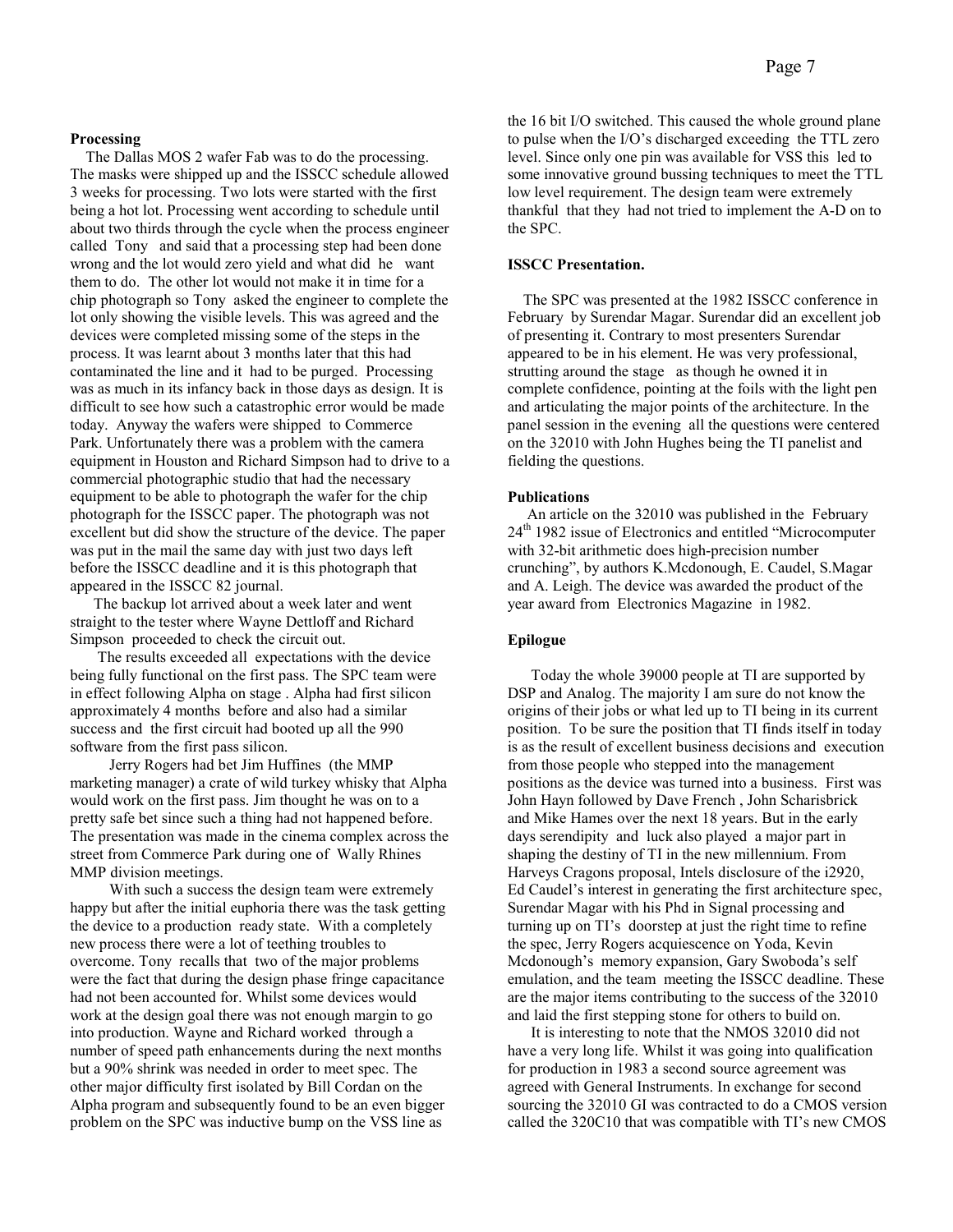process. The CMOS version took over from the NMOS version and the core CPU of this CMOS device became the heart of a range of 320 devices continuing into the 90s.

 A few of the original team members made their long term careers with TI, others have gone on to develop new careers and still others have retired. Sadly Ed Caudel passed away from cancer in 1984 and was not destined to see how his efforts would effect the destiny of TI and the changes that TI's DSP's would make to the world. As Tony wrote in his retirement message in 1998, "To all my friends and colleagues all over the world I consider myself privileged to have worked with you all. Together we have made a difference. The world is recognizably a different place as a result of our DSP efforts". In Surendar's words in reply . "As co-founders of the TMS 32010 DSP group, many of us worked in a closely knit team, in a warehouse like building, with one desire - produce a commercially successful DSP chip. We were fortunate enough to realize the dream with a combination of technical innovation of team members, TI management support and TI's technology prowess. Most engineers start out with such a dream but only a few are lucky enough to get an ideal opportunity to realize it. Well, we were lucky . We believed enough to work hard and had a feeling that we were on to something big. But yes, we never could have imagined that our pioneering DSP work will one day change the course of entire TI".

 Poetic words that need to be recorded in TI History. People that worked with Tony will recall that he was often want to adapt some of Winston Churchill's famous quotations to fit particular situations in the design review process. For the importance of the TMS32010 to TI's history it seems fitting to adapt Churchill's most famous quotation to end this narrative. "Never, in the field of [TI IC design], was so much owed by so many to so few". This is not meant to downplay the importance of the decisions and actions made by others who came after and who turned the chip design into a major and very successful business opportunity for TI but, never-the-less, without the exemplary execution by the initial team in building the first stepping stone in the DSP road map the TMS 32010 history and the subsequent course of TI would need to be rewritten.

# **Author's note.**

The views and recollection of events as outlined in this article are my recollection of events as viewed from my position as Design Manager for the 32010 design program. I have tried to be as factual as possible in recounting these events and but I was not privileged to have first hand knowledge of the events leading up to the formation of the program and would like to acknowledge the help received from Wally Rhines, and John Hughes in recounting those aspects of the program. In addition I do not have access to any of the TI archived materials and the material and dates are purely from memory. Views expressed are entirely my own and I accept that others may hold different opinions. I would be pleased to receive any correspondence on this

article –in particular from any of the people whose names are mentioned and with whom I have lost contact.

#### **Some reflections on the future.**

# **The effects of global communication in the destabilization of society.**

 It is 25 years since TI launched its Digital Signal Processing initiative and around 15 years since the technology became a world wide media communication tool. As I wrote in my retirement message to Tiers "The world is recognizably a different place as a result of our DSP efforts".

 All inventions have positive and negative effects on society. The invention of gunpowder by the Chinese for entertainment resulted in its use for weapons of war. The automobile as a replacement for the horse and carriage opening up frontiers of travel to society but at the expense of pollution and increasing global warming. The invention of nuclear power resulted in society being terrorized by its use as a weapon instead of its peaceful use of power generation.

 Digital Signal Processing opened up the world to global communication by any individual with a computer and knowledge of the world wide web. I question whether nature intended that every one should know what was happening in the world at the same instance in time and what the overall impact to society is as a result. Is the growth of terrorism a result of global communication spreading the idea or is it a benign information transfer medium? Are we playing to terrorist agenda by reporting the terrorist demands and distributing their atrocities in such graphic detail to the rest of society thus inciting religious and ethnic confrontations?

 If enough heat is applied to water in a vessel the normal stable equilibrium is turned into unstable boiling cauldron. Are we unconsciously, through the media, exciting society into an unstable situation?

 As an engineer I make the analogy of society being a closed loop feedback system. Feedback can be either positive or negative. Positive feedback results in an unstable situation and negative feedback results in a stable situation. If the gain of a system is increased too high it will result in instability. I suggest that we are at that point in society where the gain of the system has been increased to provide instant feedback via the media that the situation is in danger of self perpetuation and we are on the verge of a breakdown in ethnic and religious social values. There have been many instances in the past where it has been demonstrated that mass media reporting of a societal behavior has caused an increase in that type of behavior in subsequent instances just because the news media reported the behavior. This then poses the question does the news media report the news or create it?

 A classic solution to the engineering problem of stabilizing a feedback system is to decrease the gain or reduce positive feedback. In the social sense this would mean delaying (or eliminating) the reporting of the events so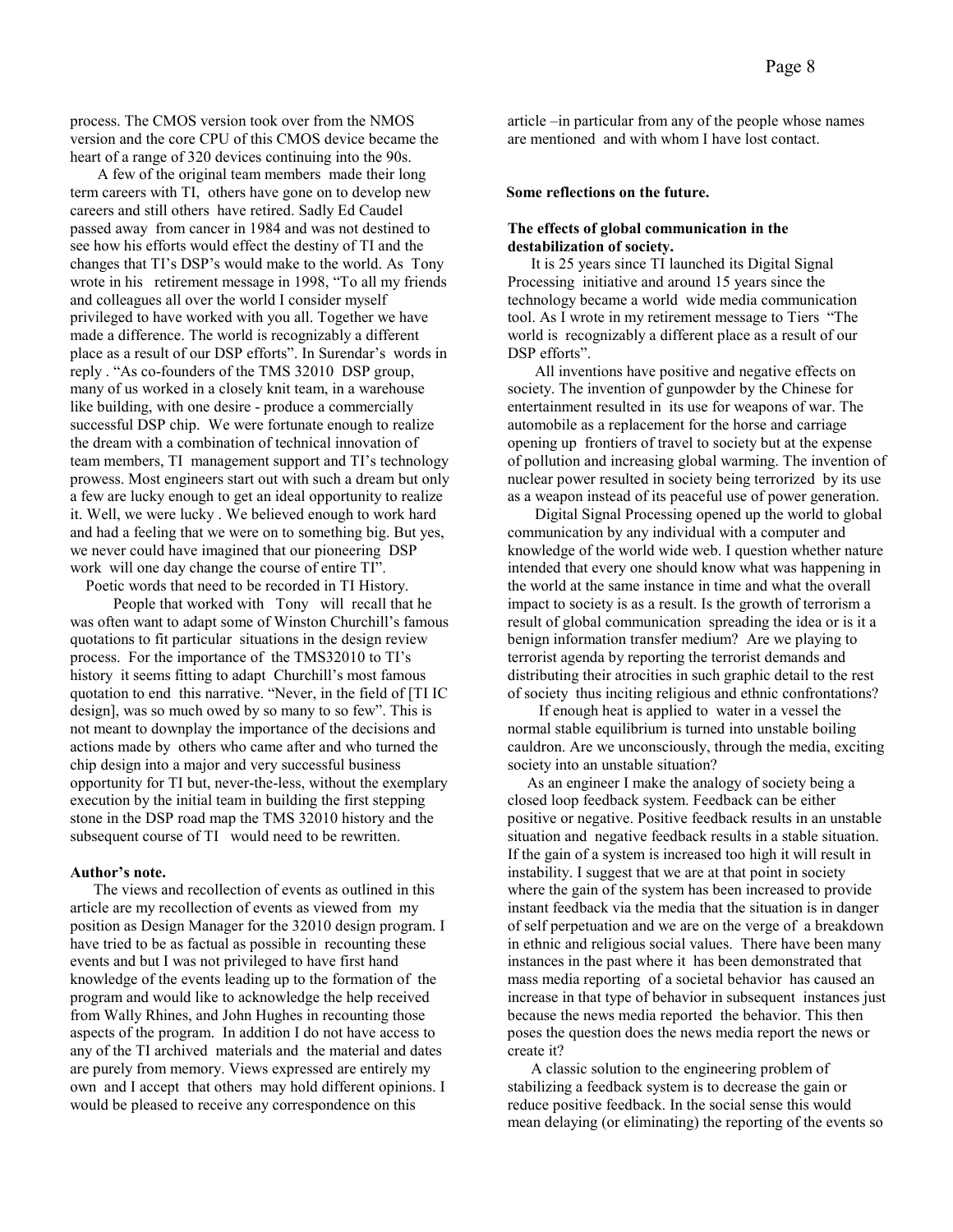that response time between cause and effect is increased. This has been done in past wars. However a major problem that American society would have with this is the right of free speech. The news media would not accept this despite any adverse consequences of their reporting and would view it as censorship.

 Whether the engineering model could be adapted for modeling social behavior I do not know but I believe the world needs to understand the implication of instant global mass media information feedback on the stability criterion of society.

 I am reminded of the theme of the 50's film "The Forbidden Planet" where the inhabitants developed a machine that enabled them to conjure up physical powers from their thought processes. It would give them a better life by reducing manual work. Unfortunately the physical powers were not confined to their conscious thoughts but were enabled by subconscious thoughts as well. Any person that offended another was eliminated by some mysterious force that they did not understand. Since there was no evidence of what had happened the rest went in fear of the others. .Fears within the society, directed by suspicions of fellow members, led to an uncontrolled release of energy that eventually killed all except one, a father and his daughter and they survived since they harbored no ill thoughts to one another. The society never understood what it was that was killing them and could not combat the terror amongst them.

 I am not suggesting that the Internet is in any shape or form equivalent to the machine in the example quoted. The moral of the story is that we as a society need to understand the negative aspects of our inventions. It is easy to design something to do what you want it to do. It is much more difficult to design something not to do what you don't want

## **About the Author**

\_\_\_\_\_\_\_\_\_\_\_\_\_\_\_\_\_\_\_\_\_\_\_\_\_\_\_\_\_\_\_\_\_\_\_\_\_\_\_\_

Anthony (Tony) W. Leigh C. Eng., MIET., PE.(Inactive)



 Tony was born in Wimborne in the county of Dorset, England in 1938. He graduated from Queen Elizabeth's Grammar School, Wimborne in 1954 and was accepted into the deHavilland Aeronautical Technical School where he completed an electrical engineering apprenticeship and obtained a Higher National Certificate in Electrical engineering in 1961. Upon completion of his

apprenticeship he gained employment in the Sea Vixen Design Office of the deHavilland Aircraft Company in Hatfield, England where he was responsible for the electrical installation of the Red Top missile into the Sea Vixen Aircraft. In 1963 he transferred into the Flight Simulation Department where he developed a hybrid Analog-Digital computer system to provide a visual display of a simulated airfield to aid pilots in developing the Autoland system of the Trident Airliner.

it to do. We have designed a system to enable the information highway. For the most part it has made major benefits to society but do we really understand if there are any "subconscious" aspects that we need to investigate to ensure a safer tomorrow and, if so, how do we apply them?

 I would propose that Texas Instruments, being the leader in Digital Signal Processing, should take the lead and provide a grant for a social science university program to come up with a model that can be used for predicting the consequences of mass media information on the stability criterion of society. Maybe there is such a program currently being worked on at some university that I do not know about. If anyone has any information I would be pleased to receive any communication on this topic or indeed on any of the topics in this article. I can be reached by e-mail at awleigh@earthlink.net.

Anthony (Tony) Leigh

#### **References**

The early days of the TMS320 family. March-April 1996 issue of the Texas Instruments Technical Journal. Author: Harvey G. Gragon

Microcomputer with 32bit arithmetic does high-precision number crunching**.** Feb 1982 issue of Electronics. P 105-110 Authors: K McDonough, E caudel, S Magar and A Leigh.

A microcomputer with Digital Signal Processing Capability. 1982 IEEE International Solid State Circuiits Conference. P32 33. Authors Surndar S Magar, Edward R. Caudel And Anthony W Leigh.

 He left in 1967 and was employed by Television Audience Measurement to design a digital computer utilizing Fairchild RTL, specifically for processing punched card TAM data and converting it to 7 track magnetic tape ASCII format to produce a weekly report of TV viewing habits in the UK.

 He joined the Equipment and Components division of Texas Instruments, Bedford, England in 1969, as a project engineer, completing several custom projects before moving into the MOS Design department where he completed the design of two time of day clock chips in PMOS technology and an I2L logic chip for the TIFAX system - the first commercial application for receiving the BBC's CEEFAX on British television.

 In 1976 he transferred to the Memory Design Department of TI based in Stafford, Texas where he was responsible for the design of TI's 4K NMOS SRAM Program. He returned to England in 1978 where he completed the design of a VMOS memory mapper and the RAM design on the NMOS